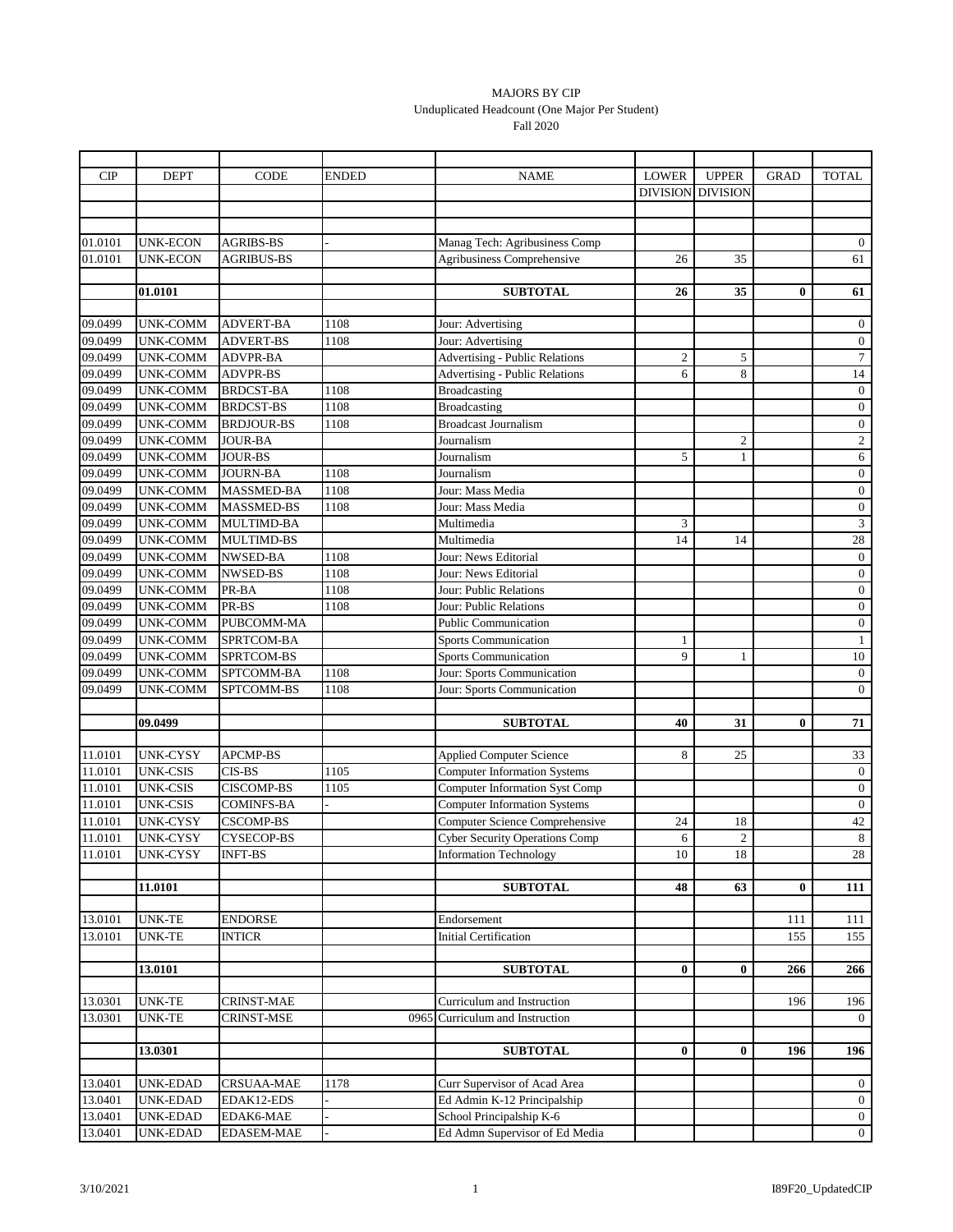| CIP     | <b>DEPT</b>     | CODE              | ENDED | <b>NAME</b>                           | <b>LOWER</b>    | <b>UPPER</b>    | <b>GRAD</b> | <b>TOTAL</b>     |
|---------|-----------------|-------------------|-------|---------------------------------------|-----------------|-----------------|-------------|------------------|
|         |                 |                   |       |                                       | <b>DIVISION</b> | <b>DIVISION</b> |             |                  |
| 13.0401 | <b>UNK-EDAD</b> | <b>EDASP-MAE</b>  |       | Ed Admin Sup Prog - Acad Area         |                 |                 |             | $\boldsymbol{0}$ |
| 13.0401 | UNK-EDAD        | <b>EDSAA-EDS</b>  |       | Ed Admin of Academic Area             |                 |                 |             | $\boldsymbol{0}$ |
| 13.0401 | <b>UNK-EDAD</b> | <b>SCHSUP-EDS</b> |       | School Superintendent                 |                 |                 | 24          | 24               |
| 13.0401 | UNK-EDAD        | SPR712-MAE        |       | School Principalship 7-12             |                 |                 | 50          | 50               |
| 13.0401 | <b>UNK-EDAD</b> | SPRK12-MAE        | 1098  | School Principalship K-12             |                 |                 |             | $\overline{0}$   |
| 13.0401 | <b>UNK-EDAD</b> | SPRK8-MAE         |       | School Principalship Pre-K-8          |                 |                 | 34          | 34               |
| 13.0401 | <b>UNK-EDAD</b> | <b>SUSPED-MAE</b> |       | Supervisor of Special Ed              |                 |                 | 16          | 16               |
|         |                 |                   |       |                                       |                 |                 |             |                  |
|         | 13.0401         |                   |       | <b>SUBTOTAL</b>                       | 0               | $\bf{0}$        | 124         | 124              |
|         |                 |                   |       |                                       |                 |                 |             |                  |
| 13.1001 | <b>UNK-TE</b>   | <b>BEHDIS-MAE</b> |       | <b>Behaviorally Disordered</b>        |                 |                 |             | $\mathbf{0}$     |
| 13.1001 | <b>UNK-TE</b>   | <b>GIFTAL-MAE</b> |       | Gifted and Talented                   |                 |                 |             | $\mathbf{0}$     |
| 13.1001 | <b>UNK-TE</b>   | MM712-BAE         | 1145  | Mild Moderate 7-12 Field              |                 |                 |             | $\boldsymbol{0}$ |
| 13.1001 | <b>UNK-TE</b>   | MM712S-BAE        |       | Mild Moderate 7-12 Subject            |                 |                 |             | $\boldsymbol{0}$ |
| 13.1001 | <b>UNK-TE</b>   | <b>MMDIS-MAE</b>  |       | Mild Moderate Disabilities            |                 |                 |             | $\boldsymbol{0}$ |
| 13.1001 | <b>UNK-TE</b>   | MMK6-BAE          | 1145  | Mild Moderate K-6 Field               |                 |                 |             | $\overline{0}$   |
| 13.1001 | <b>UNK-TE</b>   | <b>SMDIS-MAE</b>  |       | <b>Severe Multiple Disabilities</b>   |                 |                 |             | $\boldsymbol{0}$ |
| 13.1001 | <b>UNK-TE</b>   | SPE712-BAE        |       | Special Education 7-12 Subject        | 5               | $\overline{4}$  |             | 9                |
| 13.1001 | <b>UNK-TE</b>   | SPED-MAE          |       | <b>Special Education</b>              |                 |                 | 95          | 95               |
| 13.1001 | <b>UNK-TE</b>   | SPEK12-BAE        |       | Special Education K-12 Field          | 15              | 18              |             | 33               |
| 13.1001 | <b>UNK-TE</b>   | SPEK6-BAE         |       | Special Education K-6 Subject         | $\overline{7}$  |                 |             | $7\phantom{.0}$  |
| 13.1001 | UNK-TE          | <b>SPLRDS-MAE</b> |       | Specific Learning Disabilities        |                 |                 |             | $\mathbf{0}$     |
|         |                 |                   |       |                                       |                 |                 |             |                  |
|         | 13.1001         |                   |       | <b>SUBTOTAL</b>                       | 27              | 22              | 95          | 144              |
|         |                 |                   |       |                                       |                 |                 |             |                  |
| 13.1101 | <b>UNK-CSP</b>  | <b>CLMHC-MSE</b>  |       | Clinical Mental Health Counsel        |                 |                 | 70          | 70               |
| 13.1101 | <b>UNK-CSP</b>  | CMCOUN-MSE        | 1105  | <b>Community Counseling</b>           |                 |                 |             | $\boldsymbol{0}$ |
| 13.1101 | <b>UNK-CSP</b>  | <b>COUNSL-EDS</b> |       | Counseling                            |                 |                 | $\tau$      | $\overline{7}$   |
| 13.1101 | <b>UNK-CSP</b>  | <b>ELSCCS-MSE</b> |       | <b>Elementary Guidance Counseling</b> |                 |                 |             | $\overline{0}$   |
| 13.1101 | <b>UNK-CSP</b>  | <b>ELSCDC-MSE</b> |       | <b>Elementary and Secondary Couns</b> |                 |                 |             | $\boldsymbol{0}$ |
| 13.1101 | <b>UNK-CSP</b>  | <b>SCCSRH-MSE</b> |       | School Counseling-Rehab               |                 |                 |             | $\mathbf{0}$     |
| 13.1101 | <b>UNK-CSP</b>  | SCELEM-MSE        |       | <b>School Counseling Elementary</b>   |                 |                 | 28          | $28\,$           |
| 13.1101 | <b>UNK-CSP</b>  | <b>SCHPSY-EDS</b> |       | School Psychology                     |                 |                 | 28          | $28\,$           |
| 13.1101 | <b>UNK-CSP</b>  | <b>SCSEC-MSE</b>  |       | School Counseling Secondary           |                 |                 | 47          | 47               |
| 13.1101 | <b>UNK-CSP</b>  | <b>SCSTAF-MSE</b> | 1155  | <b>School Counsel Student Affairs</b> |                 |                 |             | $\boldsymbol{0}$ |
| 13.1101 | <b>UNK-CSP</b>  | SDSCCS-MSE        | 1098  | <b>Secondary Guidance Counseling</b>  |                 |                 |             | $\mathbf{0}$     |
| 13.1101 | UNK-CSP         | STDAFF-MSE        |       | <b>Student Affairs</b>                |                 |                 | 34          | $\overline{34}$  |
|         |                 |                   |       |                                       |                 |                 |             |                  |
|         | 13.1101         |                   |       | <b>SUBTOTAL</b>                       | 0               | $\bf{0}$        | 214         | 214              |
|         |                 |                   |       |                                       |                 |                 |             |                  |
| 13.1202 | <b>UNK-TE</b>   | <b>ECED-MAE</b>   |       | Early Childhood Education             |                 |                 |             | $\overline{0}$   |
| 13.1202 | <b>UNK-TE</b>   | <b>ECINC-BAE</b>  |       | Early Childhood Inclusive             | 48              | 125             |             | 173              |
| 13.1202 | UNK-TE          | <b>ECSPED-MAE</b> |       | Early Childhood Special Ed            |                 |                 |             | $\overline{0}$   |
| 13.1202 | <b>UNK-TE</b>   | <b>ECUNI-BAE</b>  | 1145  | Early Childhood Unified B-3rd         |                 | 1               |             | $\mathbf{1}$     |
| 13.1202 | UNK-TE          | <b>ELED-BAE</b>   |       | Elementary Education Field K-6        | 155             | 169             |             | 324              |
| 13.1202 | UNK-TE          | ELEDSP-MAE        |       | <b>ELED</b> Spec                      |                 |                 |             | $\overline{0}$   |
| 13.1202 | UNK-TE          | ELR712-MAE        |       | El Ed Reading Spec 7-12               |                 |                 |             | $\overline{0}$   |
| 13.1202 | <b>UNK-TE</b>   | ELRK12-MAE        |       | El EdReading Spec K-12                |                 |                 |             | $\overline{0}$   |
| 13.1202 | UNK-TE          | ELRK6-MAE         |       | El Ed Reading Spec K-6                |                 |                 |             | $\overline{0}$   |
| 13.1202 | UNK-TE          | MIDED-MSE         |       | Middle School Education-MSE           |                 |                 |             | $\boldsymbol{0}$ |
| 13.1202 | UNK-TE          | MIDGRD-BAE        | 1168  | Middle Grades Field 4-9               |                 |                 |             | $\mathbf{0}$     |
| 13.1202 | UNK-TE          | MIDGRD-BSE        | 1168  | Middle Grades Field 4-9               |                 | 1               |             | $\mathbf{1}$     |
| 13.1202 | <b>UNK-TE</b>   | MIDLVL-BAE        |       | Middle Level 5-9 Subject              | 5               | $\overline{2}$  |             | $7\phantom{.0}$  |
| 13.1202 | UNK-TE          | MIDLVL-BSE        |       | Middle Level 5-9 Subject              | 13              | 15              |             | 28               |
| 13.1202 | UNK-TE          | MIDSCL-MAE        |       | Middle School                         |                 |                 |             | $\overline{0}$   |
| 13.1202 | UNK-TE          | RDPK12-MAE        |       | Reading PK-12                         |                 |                 | 24          | 24               |
|         |                 |                   |       |                                       |                 |                 |             |                  |
|         | 13.1202         |                   |       | <b>SUBTOTAL</b>                       | 221             | 313             | 24          | 558              |
|         |                 |                   |       |                                       |                 |                 |             |                  |
| 13.1303 | UNK-BSED        | <b>BESPPT-MSE</b> |       | <b>Bus Ed Spec Prof Teacher</b>       |                 |                 |             | $\mathbf{0}$     |
| 13.1303 | UNK-BSED        | BMT612-BAE        |       | Bus Mkting Inf Tech 6-12 Field        | 6               | 6               |             | 12               |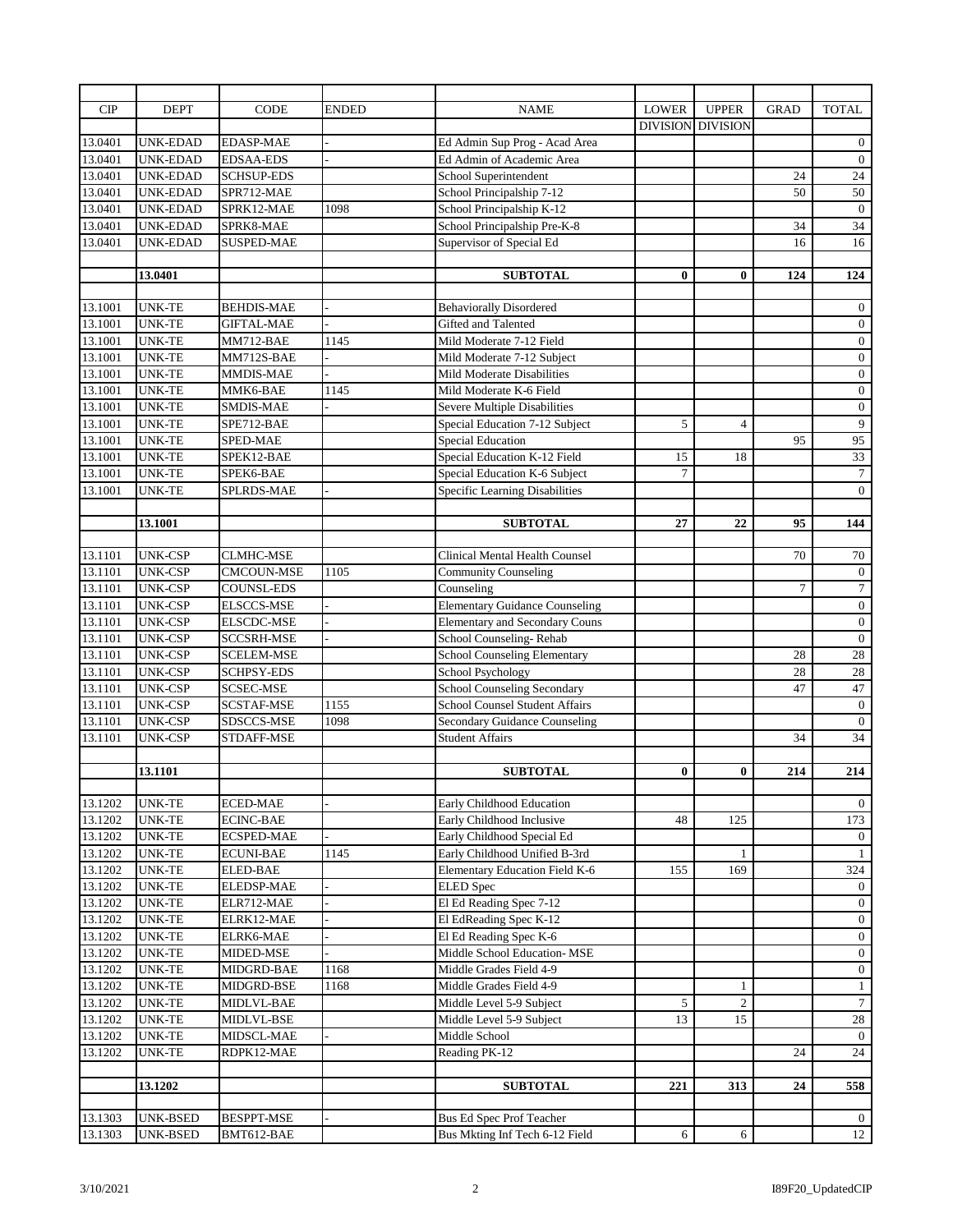| CIP     | <b>DEPT</b>      | <b>CODE</b>       | <b>ENDED</b> | <b>NAME</b>                           | <b>LOWER</b>    | <b>UPPER</b>    | <b>GRAD</b>    | <b>TOTAL</b>     |
|---------|------------------|-------------------|--------------|---------------------------------------|-----------------|-----------------|----------------|------------------|
|         |                  |                   |              |                                       | <b>DIVISION</b> | <b>DIVISION</b> |                |                  |
| 13.1303 | <b>UNK-BSED</b>  | <b>BSAD-MSE</b>   |              | <b>Business Spec Acad Discipline</b>  |                 |                 |                | $\mathbf{0}$     |
| 13.1303 | <b>UNK-BSED</b>  | <b>BT-MSE</b>     |              | <b>Business and Technology</b>        |                 |                 |                | $\boldsymbol{0}$ |
| 13.1303 | <b>UNK-BSED</b>  | BUS612-BAE        | 1178         | Basic Business 6-12 Subject           |                 |                 |                | $\boldsymbol{0}$ |
| 13.1303 | <b>UNK-BSED</b>  | BUS712-BAE        | 1108         | <b>Business 7-12 Subject</b>          |                 |                 |                | $\boldsymbol{0}$ |
| 13.1303 | <b>UNK-BSED</b>  | CBE612-BAE        | 1118         | <b>Business Education</b>             |                 |                 |                | $\mathbf{0}$     |
| 13.1303 | <b>UNK-BSED</b>  | MRK712-BAE        |              | Marketing Education 7-12              |                 |                 |                | $\mathbf{0}$     |
| 13.1303 | <b>UNK-BSED</b>  | VBE712-BAE        | 1108         | Vocational Business 7-12 Field        |                 |                 |                | $\boldsymbol{0}$ |
| 13.1303 | <b>UNK-BSED</b>  | <b>VGDCSL-MSE</b> |              | <b>Vocational Guidance Counseling</b> |                 |                 |                | $\boldsymbol{0}$ |
| 13.1303 | <b>UNK-BSED</b>  | <b>VOEDAD-MSE</b> |              | Vo Ed Academic Discipline             |                 |                 |                | $\boldsymbol{0}$ |
| 13.1303 | <b>UNK-BSED</b>  | <b>VOEDAG-MSE</b> |              | Voc Ed Prof Tch-Agriculture           |                 |                 |                | $\mathbf{0}$     |
| 13.1303 | UNK-BSED         | VOEDBE-MSE        |              | Voc Ed Prf Tch- Business Ed           |                 |                 |                | $\boldsymbol{0}$ |
| 13.1303 | <b>UNK-BSED</b>  | VOEDFS-MSE        |              | Vocational Ed Prof Teach- FCSC        |                 |                 |                | $\boldsymbol{0}$ |
| 13.1303 | <b>UNK-BSED</b>  | <b>VOEDPT-MSE</b> |              | <b>Vocational Distributive Educ</b>   |                 |                 |                | $\boldsymbol{0}$ |
| 13.1303 | <b>UNK-BSED</b>  | <b>VOEDSN-MSE</b> |              | Voc Ed Prof Tch- Voc Spc Needs        |                 |                 |                | $\mathbf{0}$     |
| 13.1303 | UNK-BSED         | VOEDTI-MSE        |              | Voc Ed Prf Tch-Trd and Ind Ed         |                 |                 |                | $\overline{0}$   |
|         |                  |                   |              |                                       |                 |                 |                |                  |
|         | 13.1303          |                   |              | <b>SUBTOTAL</b>                       | 6               | 6               | $\bf{0}$       | 12               |
|         |                  |                   |              |                                       |                 |                 |                |                  |
| 13.1314 | <b>UNK-PEREC</b> | ADPTPE-MAE        |              | <b>Adapted Physical Education</b>     |                 |                 |                | $\mathbf{0}$     |
| 13.1314 | <b>UNK-PEREC</b> | <b>GKSS-MAE</b>   |              | <b>General Physical Education</b>     |                 |                 | $\overline{4}$ | $\overline{4}$   |
| 13.1314 | <b>UNK-PEREC</b> | HED712-BAE        |              | Health Education 7-12 Subject         | $\mathbf{1}$    | $\overline{2}$  |                | $\overline{3}$   |
| 13.1314 | <b>UNK-PEREC</b> | HPEK12-BAE        | 1145         | Health and PE K-12 Field              |                 |                 |                | $\boldsymbol{0}$ |
| 13.1314 | <b>UNK-PEREC</b> | HPPK12-BAE        |              | Health and PE PK-12 Field             | 14              | 31              |                | 45               |
| 13.1314 | UNK-PEREC        | PE-712-BAE        |              | Physical Education 7-12 Subj          | 10              | 9               |                | $19\,$           |
| 13.1314 | UNK-PEREC        | PEACD-MAE         |              | PE-Academic Option                    |                 |                 |                | $\boldsymbol{0}$ |
| 13.1314 | <b>UNK-PEREC</b> | PECOMP-BS         |              | <b>Physical Education Comp</b>        | $\overline{2}$  | 1               |                | 3                |
| 13.1314 | <b>UNK-PEREC</b> | PEEXSC-MAE        |              | Physical Education Exer Sci           |                 |                 | $\tau$         | $\tau$           |
| 13.1314 | <b>UNK-PEREC</b> | PEK6-BAE          | 1145         | Physical Education K-6 Subject        |                 |                 |                | $\mathbf{0}$     |
| 13.1314 | <b>UNK-PEREC</b> | PE-MAE            | 1205         | <b>Physical Education</b>             |                 |                 | 6              | $6\,$            |
| 13.1314 | <b>UNK-PEREC</b> | PEMSTR-MAE        |              | PE Master Teacher                     |                 |                 | 20             | $20\,$           |
| 13.1314 | <b>UNK-PEREC</b> | PEPK6-BAE         |              | Physical Education PK-6 Subjec        |                 | 5               |                | $\overline{5}$   |
| 13.1314 | UNK-PEREC        | PETHES-MAE        |              | PE Thesis Option                      |                 |                 |                | $\mathbf{0}$     |
| 13.1314 | UNK-PEREC        | <b>SUPPE-MAE</b>  |              | <b>Supervisor Physical Education</b>  |                 |                 |                | $\overline{0}$   |
|         |                  |                   |              |                                       |                 |                 |                |                  |
|         | 13.1314          |                   |              | <b>SUBTOTAL</b>                       | 27              | 48              | 37             | 112              |
|         |                  |                   |              |                                       |                 |                 |                |                  |
| 13.1316 | <b>UNK-BIOL</b>  | <b>SCIED-MSE</b>  | 1105         | <b>Science Education</b>              |                 |                 |                | $\boldsymbol{0}$ |
| 13.1316 | UNK-BIOL         | SCIMTH-MSE        |              | <b>Science Math Education</b>         |                 |                 | 47             | 47               |
|         |                  |                   |              |                                       |                 |                 |                |                  |
|         | 13.1316          |                   |              | <b>SUBTOTAL</b>                       | $\mathbf{0}$    | $\bf{0}$        | 47             | 47               |
|         |                  |                   |              |                                       |                 |                 |                |                  |
| 13.1399 | <b>UNK-TE</b>    | EDTECH-MSE        |              | <b>Educational Technology</b>         |                 |                 |                | $\mathbf{0}$     |
| 13.1399 | <b>UNK-TE</b>    | <b>INTECH-MSE</b> |              | <b>Instructional Technology</b>       |                 |                 | 79             | 79               |
| 13.1399 | <b>UNK-TE</b>    | <b>ITEC-MAE</b>   |              | <b>ITEC Prof Tch with Tech Ed Spc</b> |                 |                 |                | $\overline{0}$   |
|         |                  |                   |              |                                       |                 |                 |                |                  |
|         | 13.1399          |                   |              | <b>SUBTOTAL</b>                       | $\bf{0}$        | $\bf{0}$        | 79             | 79               |
| 16.0101 | <b>UNK-MODL</b>  | MODLA-BA          |              | <b>Modern Languages</b>               | $\overline{c}$  | $\overline{4}$  |                |                  |
| 16.0101 | UNK-MODL         | MODLA-BAE         |              | Modern Languages 7-12 Subject         | 6               | 6               |                | 6                |
|         |                  |                   |              |                                       |                 |                 |                | 12               |
|         | 16.0101          |                   |              | <b>SUBTOTAL</b>                       | 8               | 10              | $\bf{0}$       | 18               |
|         |                  |                   |              |                                       |                 |                 |                |                  |
| 16.0501 | <b>UNK-GERM</b>  | GER712-BAE        | 1155         | German 7-12 Subject                   |                 |                 |                | $\overline{0}$   |
| 16.0501 | UNK-GERM         | <b>GERMAN-BA</b>  | 1155         | German                                |                 |                 |                | $\overline{0}$   |
| 16.0501 | <b>UNK-GERM</b>  | <b>GERMAN-MAE</b> |              | <b>German Education</b>               |                 |                 |                | $\overline{0}$   |
| 16.0501 | <b>UNK-GERM</b>  | <b>GERMTR-BA</b>  | 1155         | German Translation and Interp         |                 |                 |                | $\overline{0}$   |
|         |                  |                   |              |                                       |                 |                 |                |                  |
|         | 16.0501          |                   |              | <b>SUBTOTAL</b>                       | $\bf{0}$        | $\bf{0}$        | $\bf{0}$       | $\bf{0}$         |
|         |                  |                   |              |                                       |                 |                 |                |                  |
| 16.0901 | UNK-FREN         | FRENCH-BA         | 1155         | French                                |                 |                 |                | $\overline{0}$   |
| 16.0901 | <b>UNK-FREN</b>  | FRENCH-MAE        |              | <b>French Education</b>               |                 |                 |                | $\overline{0}$   |
|         |                  |                   |              |                                       |                 |                 |                |                  |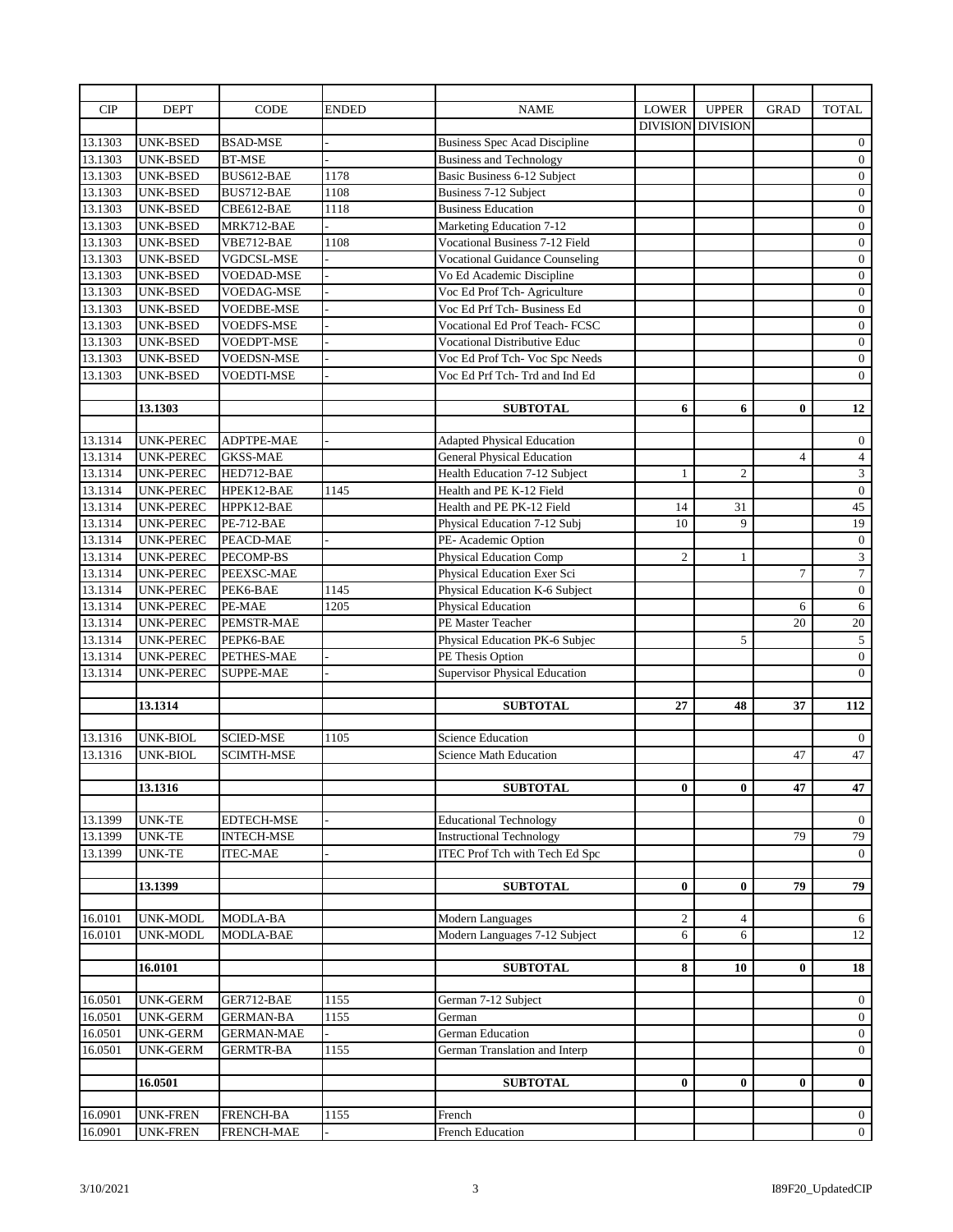| CIP     | <b>DEPT</b>     | <b>CODE</b>       | <b>ENDED</b> | <b>NAME</b>                          | <b>LOWER</b>    | <b>UPPER</b>    | <b>GRAD</b> | <b>TOTAL</b>     |
|---------|-----------------|-------------------|--------------|--------------------------------------|-----------------|-----------------|-------------|------------------|
|         |                 |                   |              |                                      | <b>DIVISION</b> | <b>DIVISION</b> |             |                  |
| 16.0901 | <b>UNK-FREN</b> | <b>FRENTR-BA</b>  | 1155         | French Translation and Interp        |                 |                 |             | $\overline{0}$   |
| 16.0901 | UNK-FREN        | FRN712-BAE        | 1155         | French 7-12 Subject                  |                 |                 |             | $\boldsymbol{0}$ |
|         |                 |                   |              |                                      |                 |                 |             |                  |
|         | 16.0901         |                   |              | <b>SUBTOTAL</b>                      | $\bf{0}$        | $\bf{0}$        | $\bf{0}$    | $\bf{0}$         |
|         |                 |                   |              |                                      |                 |                 |             |                  |
| 16.0905 | <b>UNK-SPAN</b> | <b>ESL-BAE</b>    | 1118         | English as a Second Lang Subj        |                 |                 |             | $\boldsymbol{0}$ |
| 16.0905 | <b>UNK-SPAN</b> | SPANISH-BA        | 1155         | Spanish                              |                 |                 |             | $\mathbf{0}$     |
| 16.0905 | <b>UNK-SPAN</b> | SPAN-MAE          |              | <b>Spanish Education</b>             |                 |                 | 38          | $\overline{38}$  |
| 16.0905 | <b>UNK-SPAN</b> |                   |              |                                      |                 |                 |             |                  |
|         |                 | SPANTR-BA         | 1155         | Spanish Trans and Interp             |                 |                 |             | $\mathbf{0}$     |
| 16.0905 | <b>UNK-SPAN</b> | <b>SPANTRC-BS</b> |              | Spanish Trans Interpret Comp         | 8               | 9               |             | 17               |
| 16.0905 | <b>UNK-SPAN</b> | SPN712-BAE        | 1155         | Spanish 7-12 Subject                 |                 |                 |             | $\boldsymbol{0}$ |
| 16.0905 | UNK-SPAN        | SPSPAD-MAE        |              | Spanish Spec-Acad Discipline         |                 |                 |             | $\mathbf{0}$     |
|         |                 |                   |              |                                      |                 |                 |             |                  |
|         | 16.0905         |                   |              | <b>SUBTOTAL</b>                      | 8               | 9               | 38          | 55               |
|         |                 |                   |              |                                      |                 |                 |             |                  |
| 19.0499 | <b>UNK-FSID</b> | <b>ECFAD-BS</b>   |              | Early Chhd Family Advocacy           | 5               | 20              |             | 25               |
| 19.0499 | <b>UNK-FSID</b> | <b>FSTDS-BS</b>   |              | <b>Family Studies</b>                | 22              | 57              |             | 79               |
| 19.0499 | <b>UNK-FSID</b> | <b>INTDS-BS</b>   | 1165         | <b>Interior Design Comprehensive</b> |                 | $\mathbf{1}$    |             | $\mathbf{1}$     |
| 19.0499 | <b>UNK-ITEC</b> | <b>INTPRD-BS</b>  |              | Interior and Product Design          | 21              | 24              |             | 45               |
|         |                 |                   |              |                                      |                 |                 |             |                  |
|         | 19.0499         |                   |              | <b>SUBTOTAL</b>                      | 48              | 102             | $\bf{0}$    | 150              |
|         |                 |                   |              |                                      |                 |                 |             |                  |
| 23.0101 | <b>UNK-ENG</b>  | ENG712-BAE        |              | English 7-12 Subject                 | 15              | 30              |             | 45               |
| 23.0101 | <b>UNK-ENG</b>  | <b>ENGAD-MAE</b>  |              | English Spec-Acad Discipline         |                 |                 |             | $\mathbf{0}$     |
| 23.0101 | <b>UNK-ENG</b>  | <b>ENGLISH-BA</b> |              | English                              | 3               | 10              |             | 13               |
| 23.0101 | <b>UNK-ENG</b>  | <b>ENGLISH-MA</b> |              | English                              |                 |                 | 42          | 42               |
| 23.0101 | <b>UNK-ENG</b>  | <b>ENGSPT-MAE</b> |              | English Spec-Prof Teaching           |                 |                 |             | $\boldsymbol{0}$ |
| 23.0101 | <b>UNK-ENG</b>  | ENGWRIT-BA        |              | <b>English Writing</b>               | 3               | 9               |             | 12               |
| 23.0101 | UNK-ENG         | LAR712-BAE        |              | Language Arts 7-12 Field             | 8               | $\overline{4}$  |             | 12               |
| 23.0101 | UNK-ENG         | WRTG-MFA          | 1141         | Writing                              |                 |                 |             | $\overline{0}$   |
|         |                 |                   |              |                                      |                 |                 |             |                  |
|         | 23.0101         |                   |              | <b>SUBTOTAL</b>                      | 29              | 53              | 42          | 124              |
|         |                 |                   |              |                                      |                 |                 |             |                  |
| 23.1304 | UNK-SPCH        | ORGCOMM-BS        | 1108         | Org Comm Comprehensive               |                 |                 |             | $\mathbf{0}$     |
| 23.1304 | <b>UNK-SPCH</b> | ORGRECM-BS        |              | Organizational Relational Com        | 12              | 28              |             | 40               |
| 23.1304 | <b>UNK-SPCH</b> | SPC712-BAE        | 1165         | Speech Communication 7-12 Sub        |                 |                 |             | $\boldsymbol{0}$ |
| 23.1304 | UNK-SPCH        | SPCHCOM-BA        | 1108         | Speech Communication                 |                 |                 |             | $\boldsymbol{0}$ |
| 23.1304 | UNK-SPCH        | SPCHCOM-BS        | 1108         | <b>Speech Communication</b>          |                 |                 |             | $\boldsymbol{0}$ |
| 23.1304 | UNK-SPCH        | <b>SPSAD-MAE</b>  |              | Speech Comm Spec-Acad Dscp           |                 |                 |             | $\mathbf{0}$     |
|         |                 |                   |              |                                      |                 |                 |             |                  |
| 23.1304 | UNK-SPCH        | SPSPT-MAE         |              | Speech Comm Spec-Prof Tch            |                 |                 |             | $\mathbf{0}$     |
|         | 23.1304         |                   |              | <b>SUBTOTAL</b>                      |                 |                 |             |                  |
|         |                 |                   |              |                                      | 12              | 28              | $\bf{0}$    | 40               |
|         |                 |                   |              |                                      |                 |                 |             |                  |
| 24.0102 | <b>UNK</b>      | <b>CERT</b>       |              | Grad Certificate                     |                 |                 | 10          | 10               |
| 24.0102 | <b>UNK</b>      | CERT-UG           |              | <b>Undergrad Certificate</b>         | $\mathbf{1}$    |                 |             | -1               |
| 24.0102 | <b>UNK</b>      | DECIDING-U        |              | Deciding                             | 157             | 27              |             | 184              |
| 24.0102 | <b>UNK-CNSS</b> | <b>GENSTD-BGS</b> |              | <b>General Studies</b>               | 11              | 50              |             | 61               |
| 24.0102 | <b>UNK-CFAH</b> | <b>GSARTS-BGS</b> |              | <b>General Studies</b>               |                 |                 |             | $\overline{0}$   |
| 24.0102 | <b>UNK-CNSS</b> | GSSCI-BGS         | 1068         | <b>General Studies</b>               |                 |                 |             | $\overline{0}$   |
| 24.0102 | <b>UNK</b>      | NONDEGREE         |              | Non-Degree                           | 83              |                 |             | 83               |
| 24.0102 | <b>UNK</b>      | NONDEGR-G         |              | Graduate Non-Degree                  |                 |                 | 131         | 131              |
| 24.0102 | <b>UNK</b>      | PREMASTER         |              | Pre-Masters Course Work              |                 |                 |             | $\overline{0}$   |
|         |                 |                   |              |                                      |                 |                 |             |                  |
|         | 24.0102         |                   |              | <b>SUBTOTAL</b>                      | 252             | 77              | 141         | 470              |
|         |                 |                   |              |                                      |                 |                 |             |                  |
| 26.0101 | UNK-BIOL        | BIO712-BSE        |              | Biology 7-12 Subject                 | 3               | $\tau$          |             | 10               |
| 26.0101 | UNK-BIOL        | <b>BIOAD-MSE</b>  |              | Biology Spec-Acad Discipline         |                 |                 |             | $\mathbf{0}$     |
| 26.0101 | UNK-BIOL        | <b>BIOCOMP-BS</b> |              | <b>Biology Comprehensive</b>         | 133             | 89              |             | 222              |
| 26.0101 | UNK-BIOL        | <b>BIOL-BA</b>    |              | Biology                              |                 |                 |             | $\mathbf{0}$     |
| 26.0101 | UNK-BIOL        | <b>BIOL-BS</b>    |              | Biology                              | 3               | 9               |             | 12               |
| 26.0101 | UNK-BIOL        | <b>BIOLOGY-MS</b> |              | <b>Biology</b>                       |                 |                 | 14          | 14               |
|         |                 |                   |              |                                      |                 |                 |             |                  |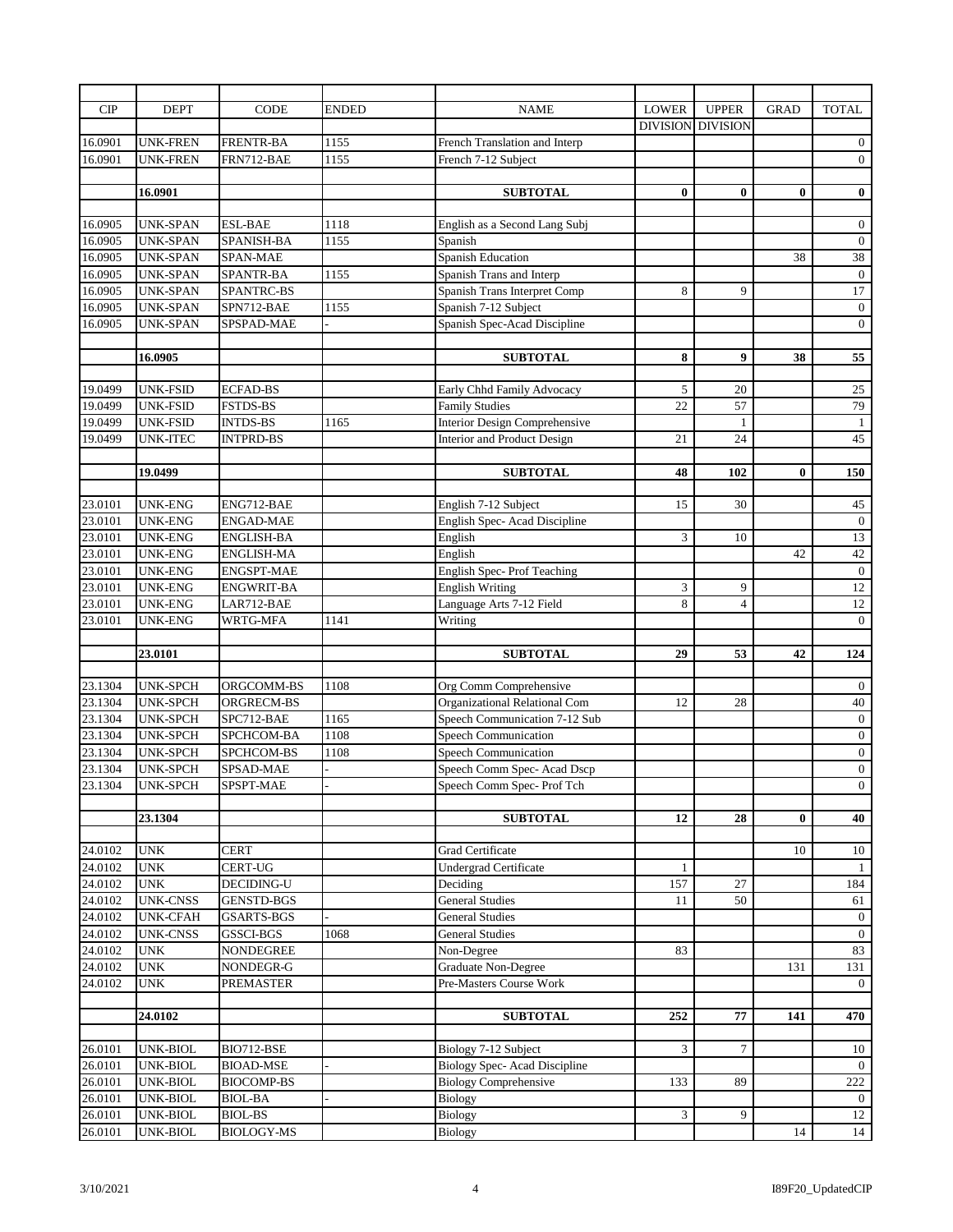| CIP     | <b>DEPT</b>                 | <b>CODE</b>       | <b>ENDED</b>    | <b>NAME</b>                           | <b>LOWER</b>    | <b>UPPER</b>    | <b>GRAD</b>    | <b>TOTAL</b>            |
|---------|-----------------------------|-------------------|-----------------|---------------------------------------|-----------------|-----------------|----------------|-------------------------|
|         |                             |                   |                 |                                       | <b>DIVISION</b> | <b>DIVISION</b> |                |                         |
| 26.0101 | <b>UNK-BIOL</b>             | <b>BIOLONL-MS</b> |                 | <b>Biology Online</b>                 |                 |                 | 244            | 244                     |
| 26.0101 | UNK-BIOL                    | <b>BIOPT-MSE</b>  |                 | <b>Biology Spec-Prof Teaching</b>     |                 |                 |                | $\overline{0}$          |
| 26.0101 | <b>UNK-BIOL</b>             | MOLBIOC-BS        |                 | Molecular Biology Comp                | 5               | $\overline{7}$  |                | 12                      |
|         |                             |                   |                 |                                       |                 |                 |                |                         |
|         | 26.0101                     |                   |                 | <b>SUBTOTAL</b>                       | 144             | 112             | 258            | 514                     |
|         |                             |                   |                 |                                       |                 |                 |                |                         |
| 27.0101 | <b>UNK-MATH</b>             | MAT612F-BSE       |                 | Mathematics 6-12 Field                | 13              | 10              |                | 23                      |
| 27.0101 | <b>UNK-MATH</b>             | MA712F-BSE        |                 | Mathematics 7-12 Field                |                 | 3               |                | $\overline{\mathbf{3}}$ |
| 27.0101 | <b>UNK-MATH</b>             | MA712S-BSE        | 1118            | Mathematics 7-12 Subject              |                 |                 |                | $\mathbf{0}$            |
| 27.0101 | <b>UNK-MATH</b>             | <b>MATH-BA</b>    |                 | Mathematics                           |                 |                 |                | $\boldsymbol{0}$        |
| 27.0101 |                             |                   |                 |                                       |                 |                 |                | $\overline{9}$          |
| 27.0101 | <b>UNK-MATH</b>             | MATH-BS           |                 | Mathematics                           | 3               | 6               |                |                         |
|         | UNK-MATH                    | <b>MATHCMP-BS</b> |                 | Mathematics Comprehensive             | $\overline{c}$  | $\overline{2}$  |                | $\overline{4}$          |
| 27.0101 | UNK-MATH                    | <b>MATHED-MSE</b> |                 | <b>Mathematics Education</b>          |                 |                 |                | $\overline{0}$          |
| 27.0101 | UNK-MATH                    | <b>MATHSP-MSE</b> |                 | Math Spec-Academic Discipline         |                 |                 |                | $\overline{0}$          |
|         |                             |                   |                 |                                       |                 |                 |                |                         |
|         | 27.0101                     |                   |                 | <b>SUBTOTAL</b>                       | 18              | 21              | $\mathbf{0}$   | 39                      |
|         |                             |                   |                 |                                       |                 |                 |                |                         |
| 31.0101 | UNK-PEREC                   | <b>ATHLTRN-BS</b> |                 | Athletic Training Comp                |                 | $\overline{4}$  |                | $\overline{4}$          |
| 31.0101 | UNK-PEREC                   | <b>EXFITWL-BS</b> |                 | Exer Sci Fit and Wellnes Comp         |                 | 12              |                | 12                      |
| 31.0101 | <b>UNK-PEREC</b>            | <b>EXSCI-BS</b>   |                 | <b>Exercise Science</b>               | 61              | 69              |                | 130                     |
| 31.0101 | <b>UNK-PEREC</b>            | <b>EXSCICP-BS</b> | 1078/React 1188 | <b>Exercise Science Comprehensive</b> | 26              | 16              |                | 42                      |
| 31.0101 | <b>UNK-PEREC</b>            | <b>RECMNGT-BS</b> |                 | <b>Recreation Management</b>          | $\mathbf{1}$    | 9               |                | 10                      |
| 31.0101 | <b>UNK-PEREC</b>            | REPATO-BS         | 1168            | Rec Park Tourism Manag Comp           | $\mathbf{1}$    | 3               |                | $\overline{4}$          |
| 31.0101 | UNK-PEREC                   | <b>ROEMGT-BS</b>  |                 | Rec Outdoor Event Mgt Comp            | 6               | 18              |                | 24                      |
|         |                             |                   |                 |                                       |                 |                 |                |                         |
|         | 31.0101                     |                   |                 | <b>SUBTOTAL</b>                       | 95              | 131             | $\bf{0}$       | 226                     |
|         |                             |                   |                 |                                       |                 |                 |                |                         |
| 31.0504 | UNK-PEREC                   | SPTADMC-BS        | 1118            | Sports Administration Comp            |                 |                 |                | $\mathbf{0}$            |
| 31.0504 | UNK-PEREC                   | SPTADMN-BS        | 1118            | <b>Sports Administration</b>          |                 |                 |                | $\boldsymbol{0}$        |
| 31.0504 | UNK-PEREC                   | SPTMGT-BS         |                 | Sports Management                     | 26              | 24              |                | 50                      |
| 31.0504 | UNK-PEREC                   | SPTMGTC-BS        |                 | Sports Management Comp                | $\mathfrak{2}$  | 18              |                | 20                      |
| 31.0504 | UNK-PEREC                   | ATH-MATR          |                 | <b>Athletic Training</b>              |                 |                 | $\overline{c}$ | $\overline{2}$          |
|         |                             |                   |                 |                                       |                 |                 |                |                         |
|         | 31.0504                     |                   |                 | <b>SUBTOTAL</b>                       | 28              | 42              | $\overline{2}$ | 72                      |
|         |                             |                   |                 |                                       |                 |                 |                |                         |
| 38.0101 | UNK-PHIL                    | PHIL-BA           |                 | Philosophy                            | $\overline{c}$  |                 |                | $\overline{2}$          |
|         |                             |                   |                 |                                       |                 |                 |                |                         |
|         | 38.0101                     |                   |                 | <b>SUBTOTAL</b>                       | $\overline{2}$  |                 | $\bf{0}$       | $\overline{2}$          |
|         |                             |                   |                 |                                       |                 |                 |                |                         |
| 40.0501 | UNK-CHEM                    | CHEM-BA           |                 | Chemistry                             | 14              | 4               |                | 18                      |
| 40.0501 | <b>UNK-CHEM</b>             | CHEM-BS           |                 | Chemistry                             |                 |                 |                | $\overline{0}$          |
| 40.0501 | <b>UNK-CHEM</b>             | CHM712-BSE        |                 | Chemistry 7-12 Subject                | 3               | 1               |                | $\overline{4}$          |
| 40.0501 | <b>UNK-CHEM</b>             | CHMCOMP-BS        |                 | <b>Chemistry Comprehensive</b>        | 23              | 17              |                | 40                      |
| 40.0501 | UNK-CHEM                    | PROCHEM-BS        |                 | Professional Chemist Comp             |                 | 2               |                | $\overline{2}$          |
|         |                             |                   |                 |                                       |                 |                 |                |                         |
|         | 40.0501                     |                   |                 | <b>SUBTOTAL</b>                       | 40              | 24              | $\bf{0}$       | 64                      |
|         |                             |                   |                 |                                       |                 |                 |                |                         |
| 40.0801 | UNK-PHYS                    | ARCH              | 1155            | Architecture                          |                 |                 |                | $\overline{0}$          |
| 40.0801 | UNK-PHYS                    | <b>ASTRON-BS</b>  |                 | Astronomy                             | $\overline{c}$  |                 |                | $\overline{2}$          |
| 40.0801 |                             | <b>ASTROPH-BS</b> |                 | <b>Astrophysics Comprehensive</b>     | 5               |                 |                | $\overline{5}$          |
|         | UNK-PHYS<br><b>UNK-PHYS</b> | <b>ENGINEER</b>   |                 |                                       |                 |                 |                |                         |
| 40.0801 |                             |                   |                 | Engineering                           | 11              | $\overline{c}$  |                | 13                      |
| 40.0801 | UNK-PHYS                    | <b>METEOR</b>     |                 | Meteorology                           |                 |                 |                | $\overline{0}$          |
| 40.0801 | UNK-PHYS                    | PHS712-BSE        | 1118            | Physical Science 7-12 Field           |                 |                 |                | $\overline{0}$          |
| 40.0801 | UNK-PHYS                    | PHY712-BSE        |                 | Physics 7-12 Subject                  |                 | 1               |                | $\mathbf{1}$            |
| 40.0801 | <b>UNK-PHYS</b>             | PHYCOMP-BS        |                 | Physics Comprehensive                 |                 | 3               |                | $\mathfrak{Z}$          |
| 40.0801 | UNK-PHYS                    | PHYS-BA           |                 | Physics                               |                 |                 |                | $\overline{0}$          |
| 40.0801 | UNK-PHYS                    | PHYS-BS           |                 | Physics                               | 2               | 5               |                | $\overline{7}$          |
| 40.0801 | UNK-PHYS                    | PHYSCI-BA         |                 | <b>Physical Science</b>               |                 |                 |                | $\overline{0}$          |
| 40.0801 | <b>UNK-PHYS</b>             | PHYSCI-BS         |                 | Physical Science                      |                 |                 |                | $\overline{0}$          |
| 40.0801 | <b>UNK-PHYS</b>             | PHYSENG-BS        |                 | Physics Comp Engineering              | 5               |                 |                | $\overline{5}$          |
|         |                             |                   |                 |                                       |                 |                 |                |                         |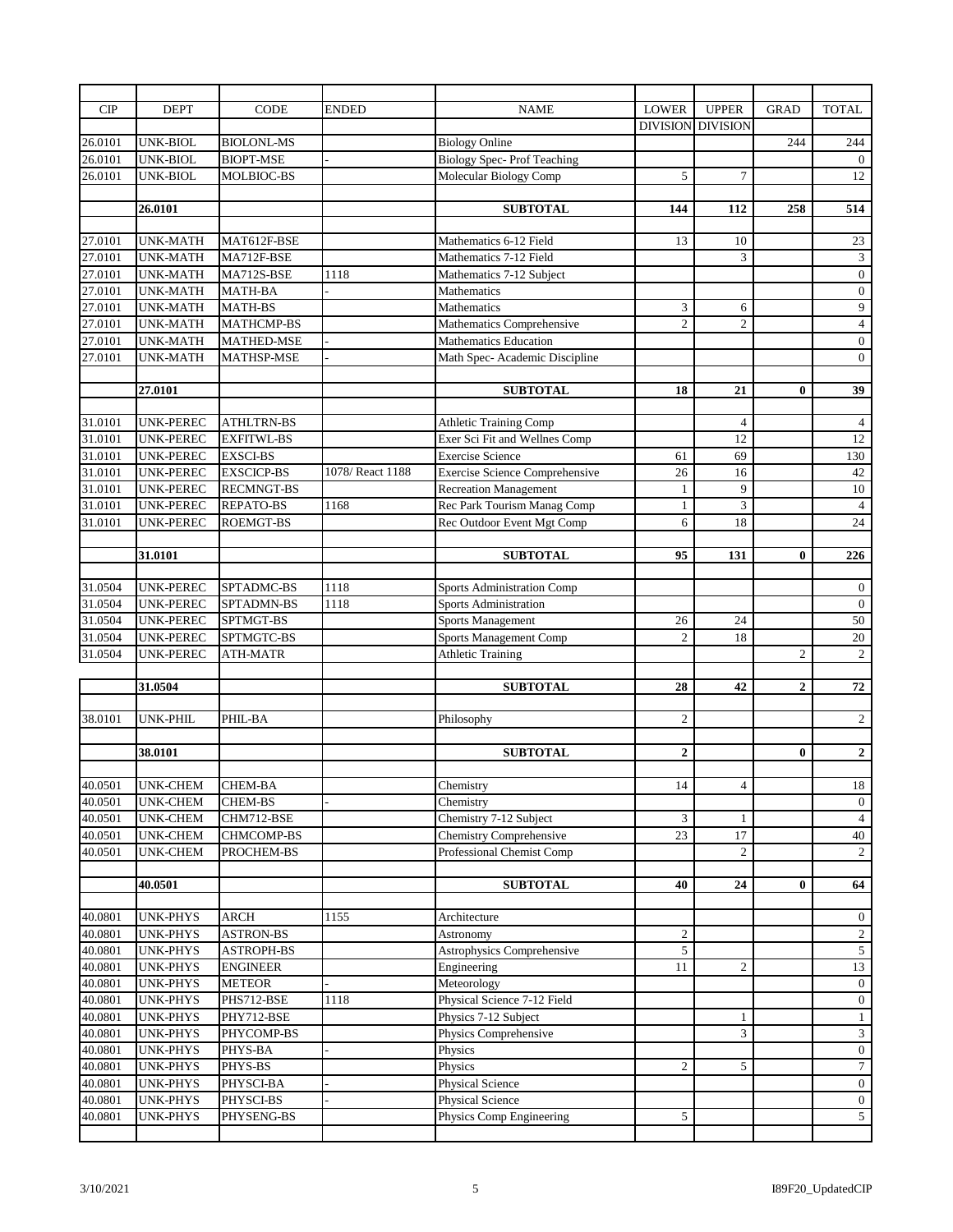| CIP     | <b>DEPT</b>                         | <b>CODE</b>        | ENDED | <b>NAME</b>                                   | <b>LOWER</b>          | <b>UPPER</b>    | <b>GRAD</b> | <b>TOTAL</b>                   |
|---------|-------------------------------------|--------------------|-------|-----------------------------------------------|-----------------------|-----------------|-------------|--------------------------------|
|         |                                     |                    |       |                                               | <b>DIVISION</b>       | <b>DIVISION</b> |             |                                |
|         | 40.0801                             |                    |       | <b>SUBTOTAL</b>                               | 25                    | 11              | $\bf{0}$    | 36                             |
|         |                                     |                    |       |                                               |                       |                 |             |                                |
| 42.0101 | <b>UNK-PSY</b>                      | PSY712-BAE         |       | Psychology 7-12 Subject                       | 1                     |                 |             | $\mathbf{1}$                   |
| 42.0101 | <b>UNK-PSY</b>                      | PSYBIOL-BS         |       | Psychobiology                                 | 19                    | 19              |             | $38\,$                         |
| 42.0101 | <b>UNK-PSY</b>                      | PSYCH-BA           |       | Psychology                                    | $\tau$                | $\tau$          |             | 14                             |
| 42.0101 | <b>UNK-PSY</b>                      | PSYCH-BS           |       | Psychology                                    | 55                    | 60              |             | 115                            |
| 42.0101 | <b>UNK-PSY</b>                      | PSYCOMP-BS         |       | Psychology Comprehensive                      | $\overline{4}$        | 15              |             | 19                             |
|         |                                     |                    |       |                                               |                       |                 |             |                                |
|         | 42.0101                             |                    |       | <b>SUBTOTAL</b>                               | 86                    | 101             | $\bf{0}$    | 187                            |
|         |                                     |                    |       |                                               |                       |                 |             |                                |
| 43.0104 | <b>UNK-CJUS</b>                     | $CJ-BS$            |       | <b>Criminal Justice</b>                       | 58                    | 57              |             | 115                            |
| 43.0104 | <b>UNK-CJUS</b>                     | <b>CJCOMP-BS</b>   |       | Criminal Justice Comprehensive                | 10                    | 17              |             | 27                             |
|         | 43.0104                             |                    |       | <b>SUBTOTAL</b>                               | 68                    | 74              | $\bf{0}$    | $\overline{142}$               |
|         |                                     |                    |       |                                               |                       |                 |             |                                |
| 44.0701 | <b>UNK-SOWK</b>                     | SOCWKC-BS          |       | Social Work Comprehensive                     | 62                    | 135             |             | 197                            |
|         |                                     |                    |       |                                               |                       |                 |             |                                |
|         | 44.0701                             |                    |       | <b>SUBTOTAL</b>                               | 62                    | 135             | $\bf{0}$    | 197                            |
|         |                                     |                    |       |                                               |                       |                 |             |                                |
| 45.0601 | <b>UNK-ECON</b>                     | <b>BSECON-BS</b>   | 1105  | <b>Business Economics Comp</b>                |                       |                 |             | $\boldsymbol{0}$               |
| 45.0601 | <b>UNK-ECON</b>                     | <b>ECON-BA</b>     |       | Economics                                     |                       | $\mathbf{1}$    |             | $\mathbf{1}$                   |
| 45.0601 | <b>UNK-ECON</b>                     | <b>ECON-BS</b>     | 0985  | Economics                                     |                       |                 |             | $\overline{0}$                 |
|         |                                     |                    |       |                                               |                       |                 |             |                                |
|         | 45.0601                             |                    |       | <b>SUBTOTAL</b>                               | $\bf{0}$              | $\mathbf{1}$    | $\bf{0}$    | $\mathbf{1}$                   |
|         |                                     |                    |       |                                               |                       |                 |             |                                |
| 45.0701 | <b>UNK-GEOG</b>                     | GEO712-BAE         |       | Geography 7-12 Subject                        |                       |                 |             | $\boldsymbol{0}$               |
| 45.0701 | <b>UNK-GEOG</b>                     | GEO712-BSE         | 1108  | Geography 7-12 Subject                        |                       |                 |             | $\boldsymbol{0}$               |
| 45.0701 | <b>UNK-GEOG</b>                     | GEOG-BA            |       | Geography                                     |                       |                 |             | $\overline{0}$                 |
| 45.0701 | <b>UNK-GEOG</b>                     | GEOG-BS            |       | Geography                                     | $\overline{c}$        | $\mathbf{1}$    |             | $\overline{3}$                 |
| 45.0701 | <b>UNK-GEOG</b>                     | GEOGIS-BS          |       | Geography and GIScience                       |                       | $\overline{c}$  |             | $\overline{2}$                 |
| 45.0701 | <b>UNK-GEOG</b>                     | <b>GISSPAN-BS</b>  | 1078  | Geography GIS-Spatial Analysis                |                       |                 |             | $\overline{0}$                 |
|         |                                     |                    |       |                                               |                       |                 |             |                                |
|         | 45.0701                             |                    |       | <b>SUBTOTAL</b>                               | $\overline{2}$        | 3               | $\bf{0}$    | $5\overline{ }$                |
|         |                                     |                    |       |                                               |                       |                 |             |                                |
| 45.0901 | <b>UNK-INTS</b>                     | <b>INTLSTD-BA</b>  |       | <b>International Studies</b>                  | 5                     | $\tau$          |             | 12                             |
|         |                                     |                    |       |                                               |                       |                 |             |                                |
|         | 45.0901                             |                    |       | <b>SUBTOTAL</b>                               | 5                     | 7               | $\bf{0}$    | 12                             |
|         |                                     |                    |       |                                               |                       |                 |             |                                |
| 45.1001 | <b>UNK-PSCI</b><br>45.1001 UNK-PSCI | LAW<br>PSC712-BAE  |       | Law<br>Political Science 7-12 Subject         | $\mathbf{1}$<br>$\,1$ |                 |             | $\mathbf{1}$<br>$\overline{1}$ |
| 45.1001 | <b>UNK-PSCI</b>                     |                    |       |                                               | $\overline{4}$        | $\overline{4}$  |             | 8                              |
| 45.1001 | <b>UNK-PSCI</b>                     | PSCI-BA<br>PSCI-BS |       | Political Science<br><b>Political Science</b> | 13                    | 15              |             | 28                             |
| 45.1001 | UNK-PSCI                            | PUBADMN-BS         |       | Public Administration                         |                       | $\overline{4}$  |             | $\overline{4}$                 |
|         |                                     |                    |       |                                               |                       |                 |             |                                |
|         | 45.1001                             |                    |       | <b>SUBTOTAL</b>                               | 19                    | 23              | $\bf{0}$    | 42                             |
|         |                                     |                    |       |                                               |                       |                 |             |                                |
| 45.1101 | UNK-SOC                             | SOC712-BAE         |       | Sociology 7-12 Subject                        |                       |                 |             | $\overline{0}$                 |
| 45.1101 | UNK-SOC                             | SOC712-BSE         |       | Sociology 7-12 Subject                        | $\mathbf{1}$          |                 |             | $\mathbf{1}$                   |
| 45.1101 | <b>UNK-SOC</b>                      | SOC-BA             |       | Sociology                                     | 3                     | $\overline{4}$  |             | $7\phantom{.0}$                |
| 45.1101 | UNK-SOC                             | SOC-BS             |       | Sociology                                     | 6                     | 24              |             | 30                             |
|         |                                     |                    |       |                                               |                       |                 |             |                                |
|         | 45.1101                             |                    |       | <b>SUBTOTAL</b>                               | 10                    | 28              | $\bf{0}$    | 38                             |
|         |                                     |                    |       |                                               |                       |                 |             |                                |
| 50.0501 | <b>UNK-THEA</b>                     | THEATRE-BA         |       | Theatre                                       | 5                     | 13              |             | 18                             |
| 50.0501 | <b>UNK-THEA</b>                     | THR712-BAE         | 1145  | Theatre 7-12 Subject                          |                       |                 |             | $\overline{0}$                 |
|         |                                     |                    |       |                                               |                       |                 |             |                                |
|         | 50.0501                             |                    |       | <b>SUBTOTAL</b>                               | 5                     | 13              | $\bf{0}$    | <b>18</b>                      |
|         |                                     |                    |       |                                               |                       |                 |             |                                |
| 50.0701 | UNK-ART                             | ARTHIST-BA         |       | Art History                                   | 1                     | 1               |             | $\overline{2}$                 |
| 50.0701 | <b>UNK-ART</b>                      | ARTK12-BAE         |       | Art K-12 Field                                | 13                    | 12              |             | 25                             |
| 50.0701 | UNK-ART                             | ART-MAE            |       | Art Education                                 |                       |                 |             | $\overline{0}$                 |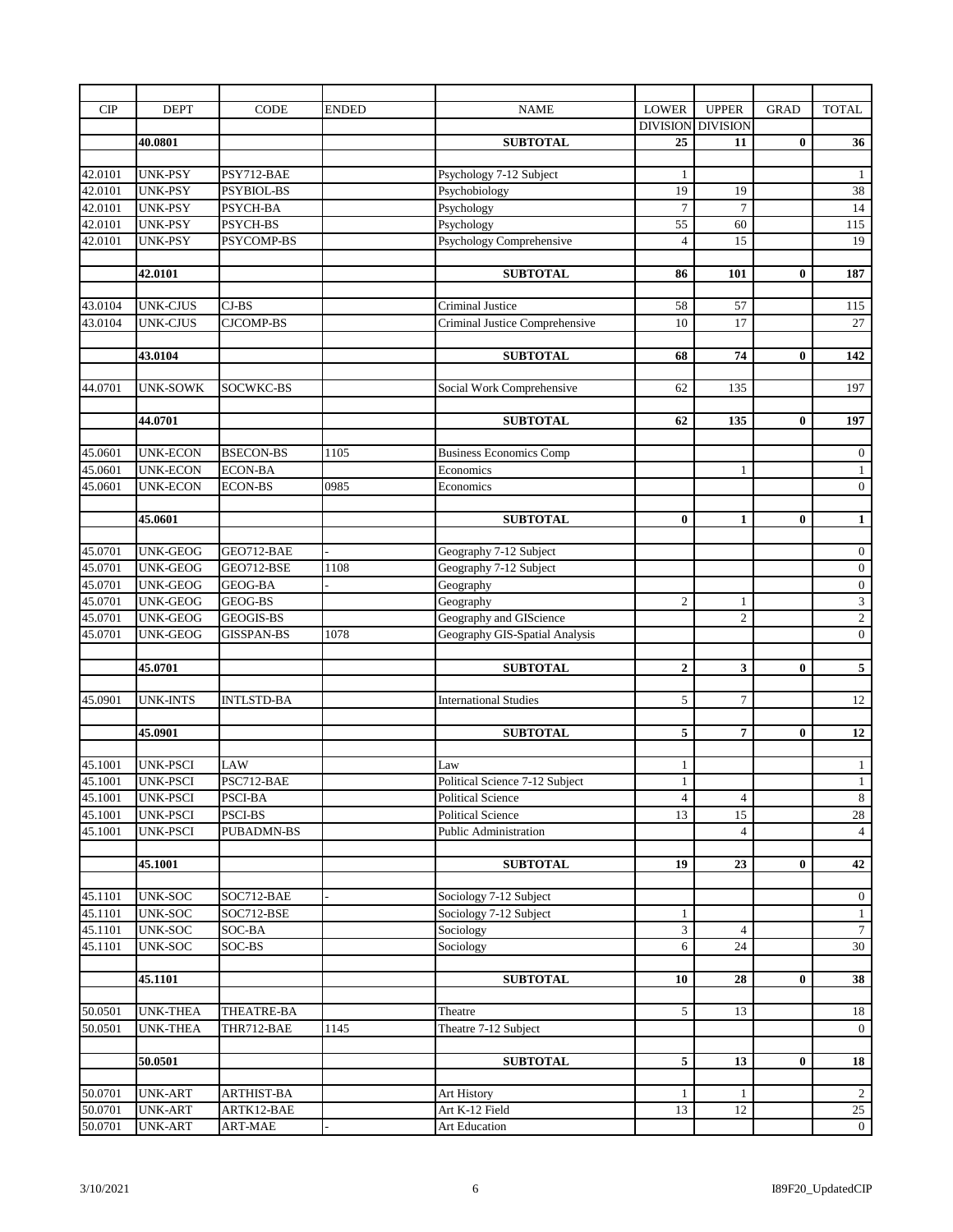| CIP     | <b>DEPT</b>      | CODE              | <b>ENDED</b> | <b>NAME</b>                          | <b>LOWER</b>             | <b>UPPER</b>   | <b>GRAD</b>      | <b>TOTAL</b>     |
|---------|------------------|-------------------|--------------|--------------------------------------|--------------------------|----------------|------------------|------------------|
|         |                  |                   |              |                                      | <b>DIVISION DIVISION</b> |                |                  |                  |
| 50.0701 | <b>UNK-ART</b>   | <b>ARTONL-MAE</b> |              | <b>Art Online</b>                    |                          |                | 56               | 56               |
| 50.0701 | <b>UNK-ART</b>   | ARTPT-MAE         |              | Art Spec-Prof Teacher                |                          |                |                  | $\boldsymbol{0}$ |
| 50.0701 | <b>UNK-ART</b>   | <b>ARTSP-MAE</b>  |              | Art Spec-Acad Discipline             |                          |                |                  | $\mathbf{0}$     |
| 50.0701 | <b>UNK-ART</b>   | STUART-BFA        |              | Studio Art Comprehensive             | 5                        | 11             |                  | 16               |
| 50.0701 | <b>UNK-ART</b>   | STUDART-BA        |              | Studio Art                           | $\mathbf{1}$             | 3              |                  | $\overline{4}$   |
| 50.0701 | <b>UNK-ART</b>   | VISCMD-BFA        |              | Visual Comm and Design Comp          | 28                       | 14             |                  | 42               |
|         |                  |                   |              |                                      |                          |                |                  |                  |
|         | 50.0701          |                   |              | <b>SUBTOTAL</b>                      | 48                       | 41             | 56               | 145              |
|         |                  |                   |              |                                      |                          |                |                  |                  |
| 50.0901 | <b>UNK-MUS</b>   | MSAD-MAE          |              | Music Spec-Acad Discipline           |                          |                |                  | $\mathbf{0}$     |
| 50.0901 | <b>UNK-MUS</b>   | MUSEK12-BM        |              | Music Ed K-12 Field                  |                          | 9              |                  | $\overline{9}$   |
| 50.0901 | <b>UNK-MUS</b>   | MUSIC-BA          |              | Music                                | $\mathbf{1}$             | 3              |                  | $\overline{4}$   |
| 50.0901 | <b>UNK-MUS</b>   | MUSIC-BM          |              | Music Comprehensive                  | 5                        | 3              |                  | $\sqrt{8}$       |
| 50.0901 | <b>UNK-MUS</b>   | MUSIC-MAE         |              | <b>Music Education</b>               |                          |                | 15               | 15               |
| 50.0901 | <b>UNK-MUS</b>   | MUSICTH-BM        |              | <b>Musical Theatre Comprehensive</b> | $\overline{2}$           | 3              |                  | $\overline{5}$   |
| 50.0901 | <b>UNK-MUS</b>   | MUSK12-BAE        |              | Music K-12 Field                     |                          |                |                  | $\boldsymbol{0}$ |
| 50.0901 | <b>UNK-MUS</b>   | MUSPERF-BM        |              | Music Performance Comp               | 5                        | 3              |                  | $\bf 8$          |
| 50.0901 | <b>UNK-MUS</b>   | MUSPK12-BM        |              | Music Ed PK-12 Field                 | 36                       | 8              |                  | 44               |
| 50.0901 | <b>UNK-MUS</b>   | <b>MUSTHRP</b>    | 1128         | Music Therapy                        |                          |                |                  | $\boldsymbol{0}$ |
|         |                  |                   |              |                                      |                          |                |                  |                  |
|         | 50.0901          |                   |              | <b>SUBTOTAL</b>                      | 49                       | 29             | 15               | 93               |
|         |                  |                   |              |                                      |                          |                |                  |                  |
| 51.0201 | <b>UNK-CDIS</b>  | <b>CDIS-BSE</b>   |              | <b>Communication Disorders</b>       | 24                       | 51             |                  | 75               |
| 51.0201 | <b>UNK-CDIS</b>  | SPPATH-MSE        |              | Speech Language Pathology            |                          |                | 38               | 38               |
|         |                  |                   |              |                                      |                          |                |                  |                  |
|         | 51.0201          |                   |              | <b>SUBTOTAL</b>                      | 24                       | 51             | 38               | 113              |
|         |                  |                   |              |                                      |                          |                |                  |                  |
|         | 51.0718 UNK-MGT  | LTCM-MS           |              | Long Term Care Management            |                          |                | $\overline{c}$   | $\overline{2}$   |
|         |                  |                   |              |                                      |                          |                |                  |                  |
|         | 51.0718          |                   |              | <b>SUBTOTAL</b>                      | $\bf{0}$                 | $\bf{0}$       | $\boldsymbol{2}$ | $\overline{2}$   |
| 51.0999 | <b>UNK-HSCI</b>  | HLTHSC-BS         |              | <b>Health Sciences</b>               | 30                       | 68             |                  | $98$             |
| 51.0999 | <b>UNK-HSCI</b>  | <b>HSCI-BS</b>    | 1168         | <b>Applied Health Science</b>        |                          | $\overline{4}$ |                  | $\overline{4}$   |
| 51.0999 | <b>UNK-HSCI</b>  | <b>MEDTECH-BS</b> | 1155         | <b>Medical Technology Comp</b>       |                          |                |                  | $\boldsymbol{0}$ |
| 51.0999 | <b>UNK-HSCI</b>  | RADIOG-BS         | 1168         | Radiography Comprehensive            |                          | $\overline{4}$ |                  | $\overline{4}$   |
| 51.0999 | <b>UNK-HSCI</b>  | <b>RESTHPY-BS</b> | 1178         | <b>Respiratory Therapy Comp</b>      |                          |                |                  | $\overline{0}$   |
|         |                  |                   |              |                                      |                          |                |                  |                  |
|         | 51.0999          |                   |              | <b>SUBTOTAL</b>                      | 30                       | 76             | $\bf{0}$         | 106              |
|         |                  |                   |              |                                      |                          |                |                  |                  |
|         | 51.1199 UNK-HSCI | <b>CARDVASPER</b> |              | Cardovascular Perfusion              |                          |                |                  | $\overline{0}$   |
| 51.1199 | <b>UNK-HSCI</b>  | <b>CHIRO</b>      | 1205         | Chiro Osteopathy Podiatry            |                          |                |                  | $\boldsymbol{0}$ |
| 51.1199 | <b>UNK-HSCI</b>  | <b>CHIRO</b>      |              | Chiropractic                         | 8                        | 1              |                  | 9                |
| 51.1199 | UNK-HSCI         | <b>CLINLAB</b>    | 1168         | Clinical Laboratory Science          |                          |                |                  | $\boldsymbol{0}$ |
| 51.1199 | UNK-HSCI         | <b>DENTAL</b>     |              | Dental                               | 3                        |                |                  | $\mathfrak{Z}$   |
| 51.1199 | <b>UNK-HSCI</b>  | <b>DENTHYG</b>    |              | Dental Hygiene                       | 13                       |                |                  | 13               |
| 51.1199 | <b>UNK-HSCI</b>  | <b>DIETET</b>     |              | <b>Dietetics</b>                     |                          |                |                  | $\overline{0}$   |
| 51.1199 | <b>UNK-HSCI</b>  | FOODSCI           | 1118         | Food Science                         |                          |                |                  | $\mathbf{0}$     |
| 51.1199 | <b>UNK-HSCI</b>  | <b>HLTHINFOMG</b> |              | Health Information Management        |                          |                |                  | $\overline{0}$   |
| 51.1199 | <b>UNK-HSCI</b>  | <b>MEDICAL</b>    |              | Medical                              | 25                       | 1              |                  | 26               |
| 51.1199 | UNK-HSCI         | <b>MEDLABSCI</b>  |              | Medical Laboratory Science           | 5                        | $\mathbf{1}$   |                  | 6                |
| 51.1199 | <b>UNK-HSCI</b>  | MORT              |              | <b>Mortuary Science</b>              |                          |                |                  | $\overline{0}$   |
| 51.1199 | <b>UNK-HSCI</b>  | NUCMEDTECH        | 1145         | Nuclear Medicine Technology          |                          |                |                  | $\overline{0}$   |
| 51.1199 | UNK-HSCI         | <b>NURS</b>       |              | Pre-Nursing                          | 111                      | 12             |                  | 123              |
| 51.1199 | <b>UNK-HSCI</b>  | <b>NURSUNMC</b>   |              | Nursing UNMC                         |                          |                |                  | $\overline{0}$   |
| 51.1199 | <b>UNK-HSCI</b>  | <b>OCCUPATION</b> |              | Occupational Therapy                 | 1                        | 1              |                  | $\overline{2}$   |
| 51.1199 | <b>UNK-HSCI</b>  | <b>OPTOMETRY</b>  |              | Optometry                            | $\mathbf{1}$             |                |                  | $\mathbf{1}$     |
| 51.1199 | <b>UNK-HSCI</b>  | <b>OSTEOPATH</b>  |              | Osteopathic                          |                          |                |                  | $\overline{0}$   |
| 51.1199 | <b>UNK-HSCI</b>  | PHARM             |              | Pharmacy                             | 3                        |                |                  | $\mathfrak{Z}$   |
| 51.1199 | UNK-HSCI         | PHYASST           |              | Physician Assistant                  | $\overline{4}$           |                |                  | $\overline{4}$   |
| 51.1199 | UNK-HSCI         | PHYTHRPY          |              | Physical Therapy                     | 13                       |                |                  | 13               |
| 51.1199 | UNK-HSCI         | PODIATRY          |              | Podiatry                             |                          |                |                  | $\overline{0}$   |
|         |                  |                   |              |                                      |                          |                |                  |                  |